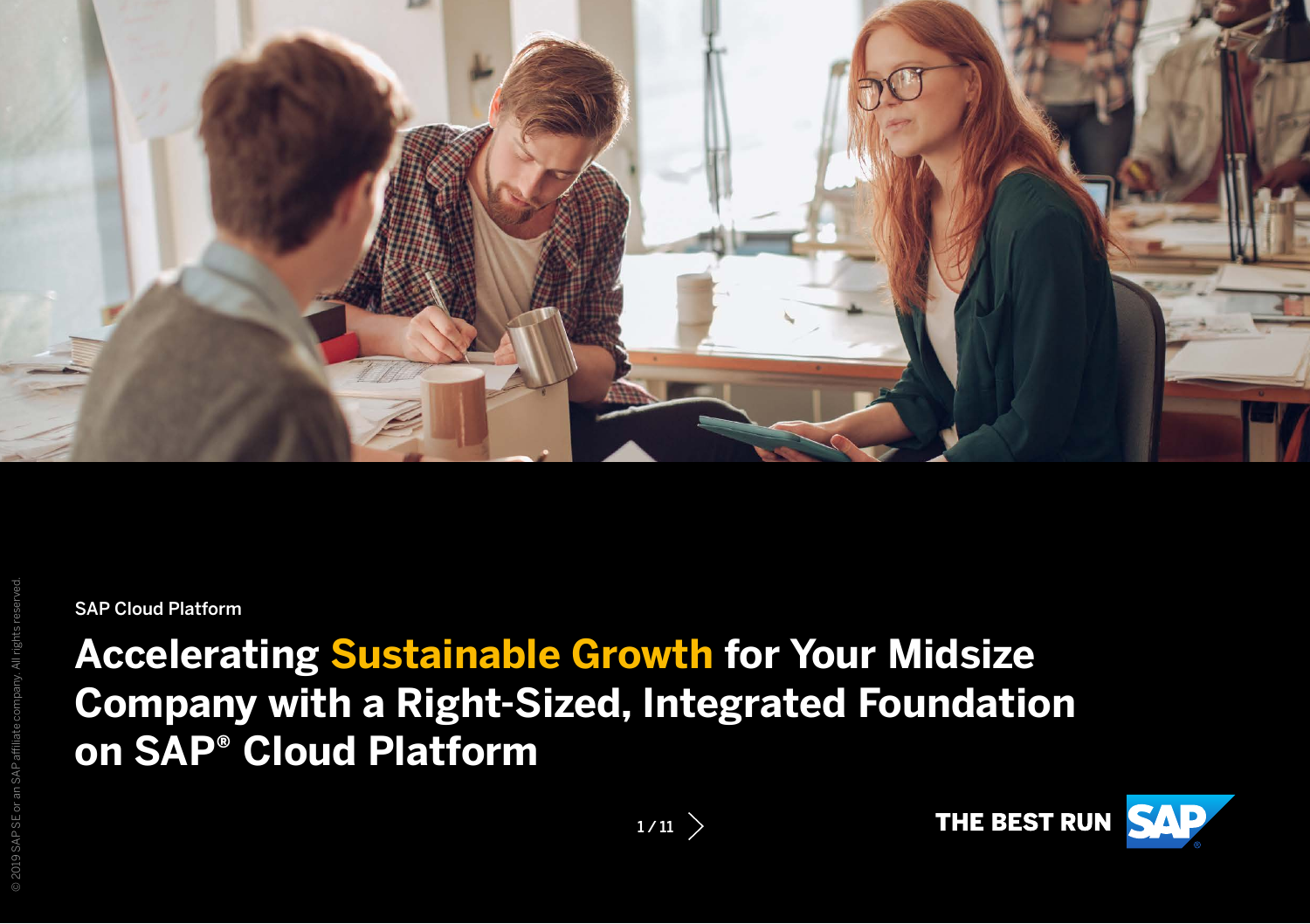# **Table of Contents**

- **[3](#page-2-0)** [Move Like a Startup and Innovate Like](#page-2-0)  [Your Largest Competitor](#page-2-0)
- **[4](#page-3-0)** [Empower Intelligent Decision-Making with](#page-3-0)  [Intelligent Solutions](#page-3-0)
- **[5](#page-4-0)** [Create a Modern, Accessible, and Engaging](#page-4-0)  [Employee Experience](#page-4-0)
- **[7](#page-6-0)** [Enable Strategic Change with More](#page-6-0)  [Streamlined, Automated Processes](#page-6-0)
- **[9](#page-8-0)** [Innovate Continuously Without Disrupting](#page-8-0)  [Your Business](#page-8-0)
- **[12](#page-10-0)** [Set a Foundation for Sustainable Growth](#page-10-0)  [with Intelligent Operations](#page-10-0)

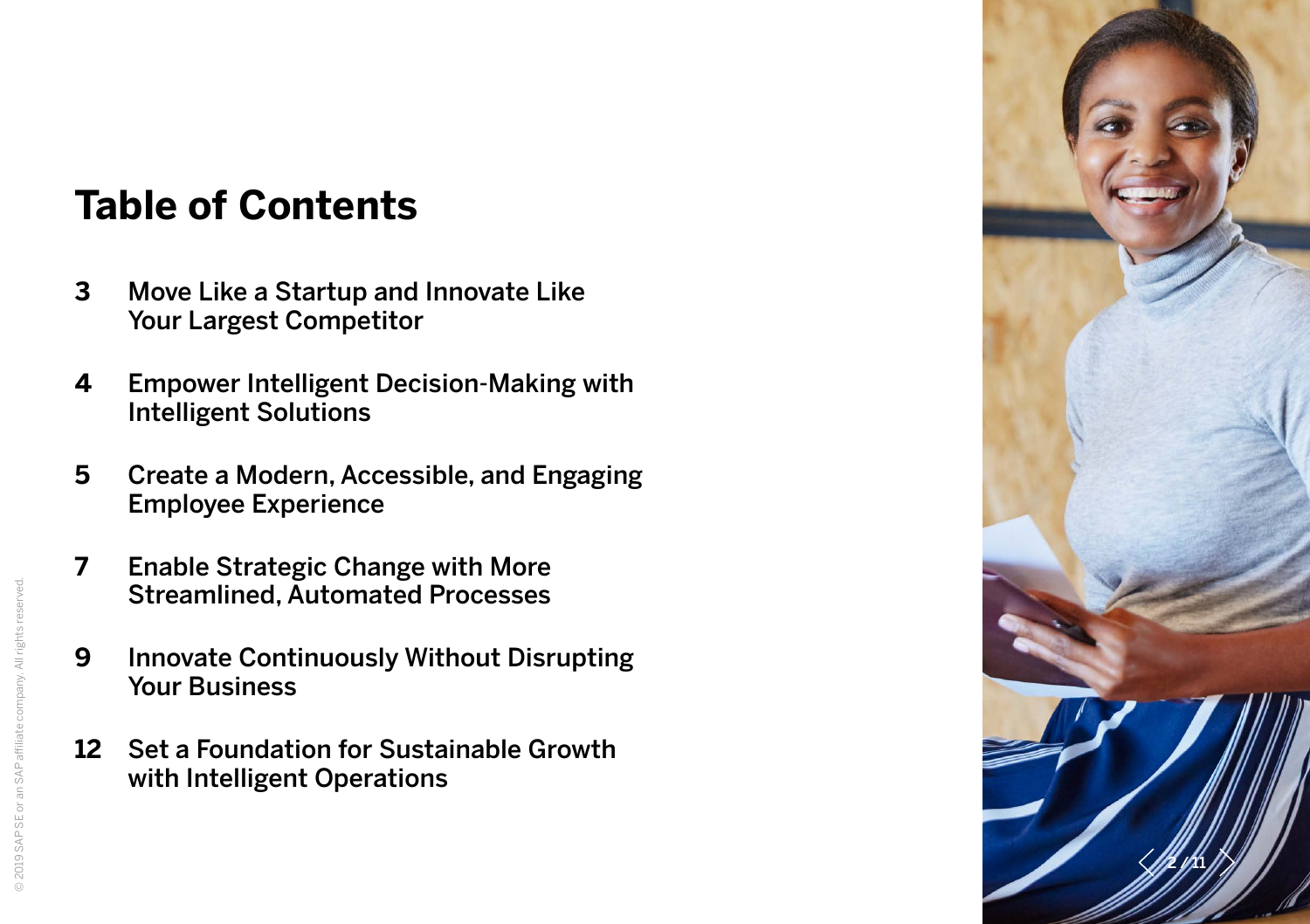# <span id="page-2-0"></span>**Move Like a Startup and Innovate Like Your Largest Competitor**

Striving to grow and take on new markets is no small feat, but you are sized perfectly to win with fast innovation, greater agility, and less bureaucracy. By adopting SAP® Cloud Platform, you can maintain everything that makes your business great as you scale and grow with *efficient* processes, data insights, and intelligent technologies.

### INFUSE YOUR BUSINESS WITH INTELLIGENCE-DRIVEN CAPABILITIES

In the early days of a business, employees seem to work in lockstep with insight gained from close customer relationships and collaborative engagement. However, as the workforce

grows, customer base expands, and sales volume soars, such operational strengths can break down quickly without the right support.

With SAP Cloud Platform, you can establish the digital foundation necessary to keep up with rising demand for your goods and services – regardless of your budget, workforce size, and digital skill. The platform for application innovation, integration, and extension provides a unique and comprehensive set of technology and business services.

Your company can innovate with SAP Cloud Platform to build, personalize, extend, and connect business applications as well as leverage intelligent technologies that are the right size for your business. Additionally, you can acquire the agility, focus, and insight necessary to respond to change and keep customers engaged.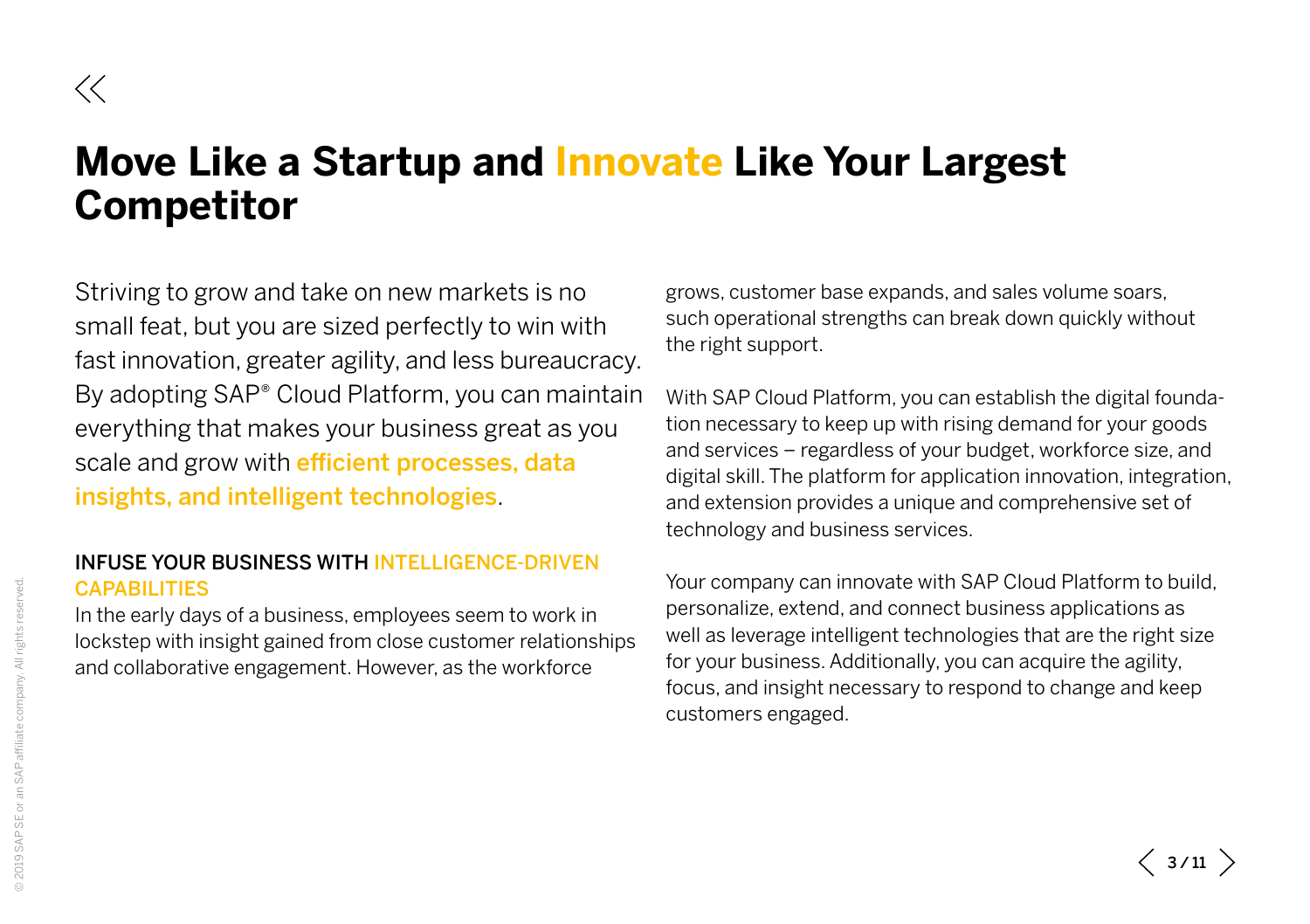# <span id="page-3-0"></span>**Empower Intelligent Decision-Making with Intelligent Solutions**

Designed to scale with your business, SAP Cloud Platform supports and integrates all SAP and third-party back-end software systems, covering everything from employee engagement and customer experience to finance, procurement, and the digital supply chain.

SAP Cloud Platform allows you to develop, run, and manage applications without the complexity of building and maintaining the infrastructure typically associated with developing and launching an app by delivering services such as:

• Open platform: Build, integrate, and extend personalized, collaborative, cloud-based mobile apps by using a comprehensive set of intelligent technologies and business services. SAP Cloud Platform, together with Cloud Foundry technology, allows for agile innovation with any programming language or service with the freedom to deploy on a hypercloud of choice.

- Integration: Unite existing back-end systems with processes, data, and business knowledge across cloud, on-premise, and hybrid solutions. Take advantage of intelligent technologies such as machine learning, automation, the Internet of Things (IoT), Big Data, and analytics.
- SAP Fiori<sup>®</sup> user experience: Create easy-to-use mobile apps that meet your individual business priorities.
- Enterprise iOS and Android apps: Deliver streamlined mobile apps using powerful features and integration with back-end SAP software systems.

By combining services from SAP Cloud Platform with intelligent technologies and integrating them into an intelligent suite of business applications, you can attain your vision of a connected intelligent enterprise that innovates with agility and speed.

 $\langle$  4/11  $\rangle$ 



SAP Cloud Platform empowers growing companies to **meet agile business** requirements faster than ever with the trust that comes from an SAP solution.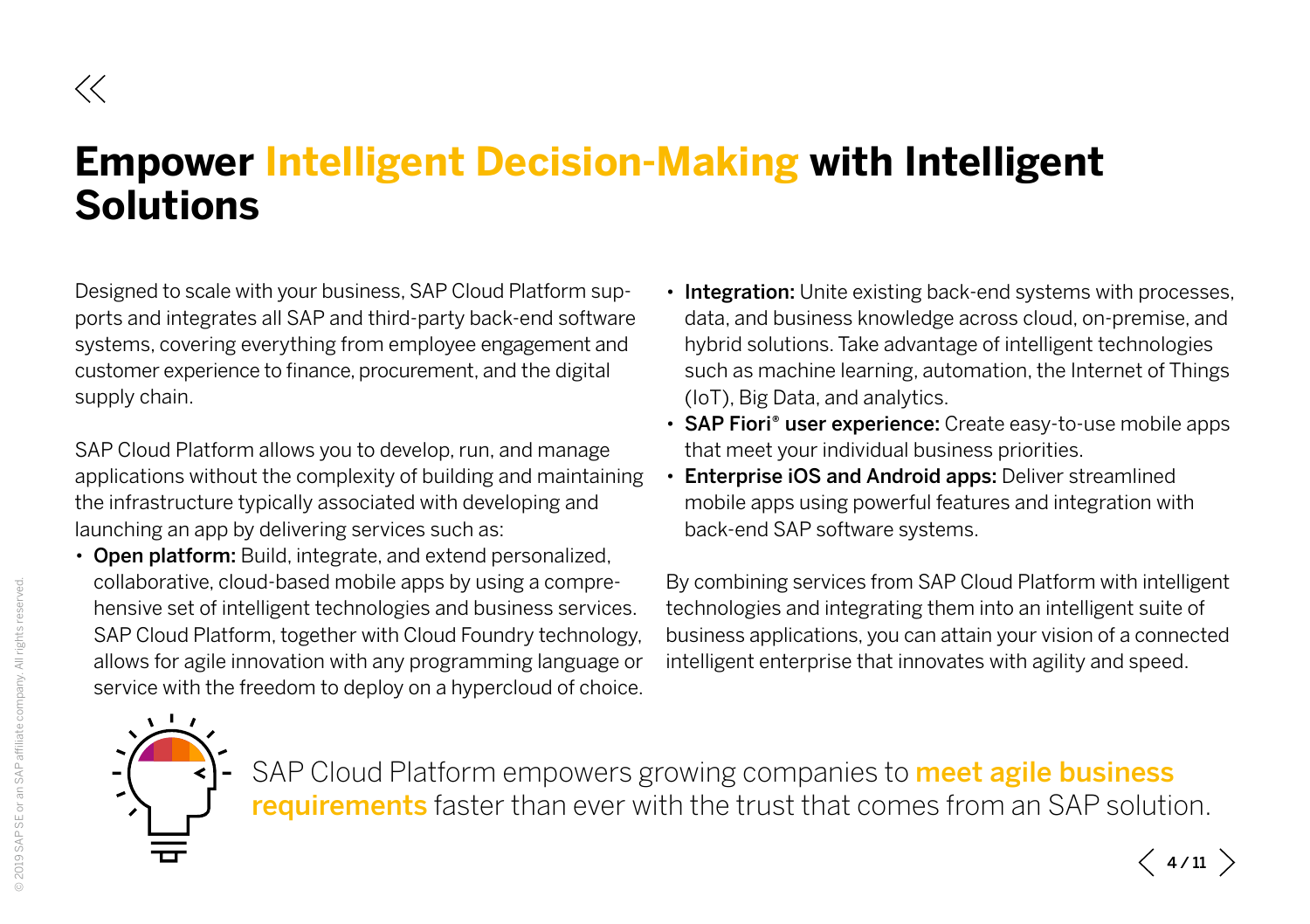# <span id="page-4-0"></span>**Create a Modern, Accessible, and Engaging Employee Experience**

Most midsize businesses chase every opportunity to grow. Employee numbers increase; the pace of operations accelerates; and market reach, network, and product offerings expand. And throughout every disruptive shift and nuanced change, the shared values and purpose that led to their success in the first place can often get lost.

The key to balancing culture and revenue growth is improving employee engagement, recruiting high-quality talent, and investing in digital skills. And these three capabilities should be prioritized ahead of strategies such as entering new markets, risk management, and mergers and acquisitions.<sup>1</sup>

Your growing company can use SAP Cloud Platform to quickly blend new tools and applications into your existing environment with robust integration capabilities. You can create, scale, and preserve a culture that can keep up with customer demands, market dynamics, and social concerns. You can quickly extend the right information and processes into new applications as well as touch points across the employee experience, wherever they may be. Plus, you can use best practices to get core applications running quickly and effectively while addressing your unique business needs.



Deliver an employee experience that **encourages compliance to business practices** while reducing turnover and giving executives and HR managers insights into performance trends and opportunities.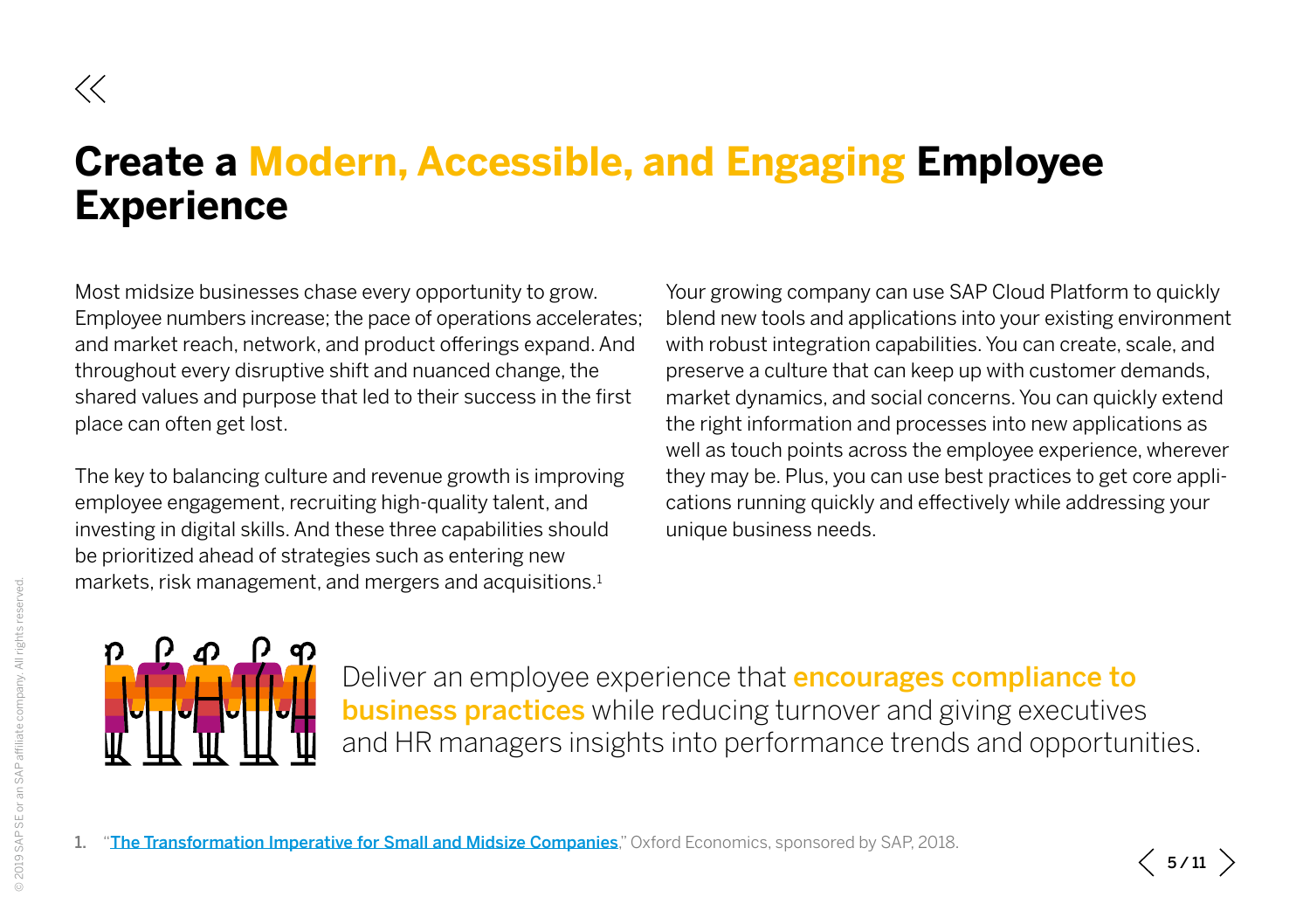### BUILD AND DEPLOY NEXT-GENERATION HR CAPABILITIES

SAP Cloud Platform modernizes and connects existing core data sources and processes to create smooth experiences enriched with intelligent technologies such as machine learning and the IoT, enabling use cases such as the following.

#### Onboarding Automation

 $\ll$ 

Establish business rules that identify and trigger a purchase requisition for IT equipment and track order fulfillment and approvals.

#### One-Stop Shop for All HR Interactions

Increase productivity by directing all HR-related workflows and processes to one centralized location so employees can stay focused on the tasks critical to their jobs and HR teams can remain compliant.

### Mobile HR Interactions

Incorporate business processes into a mobile experience that is branded and tailored to the user. Enable fast access to and updates on information such as vacation time, pay stubs, and time and attendance.

#### Embedded Rewards and Recognition

Boost employee motivation and engagement, and translate it into retention, job satisfaction, and talent growth. For example, you can enhance performance and compensation processes and include spot rewards, collaborative recognition, and collaborative mentoring.

 $\langle$  6/11  $\rangle$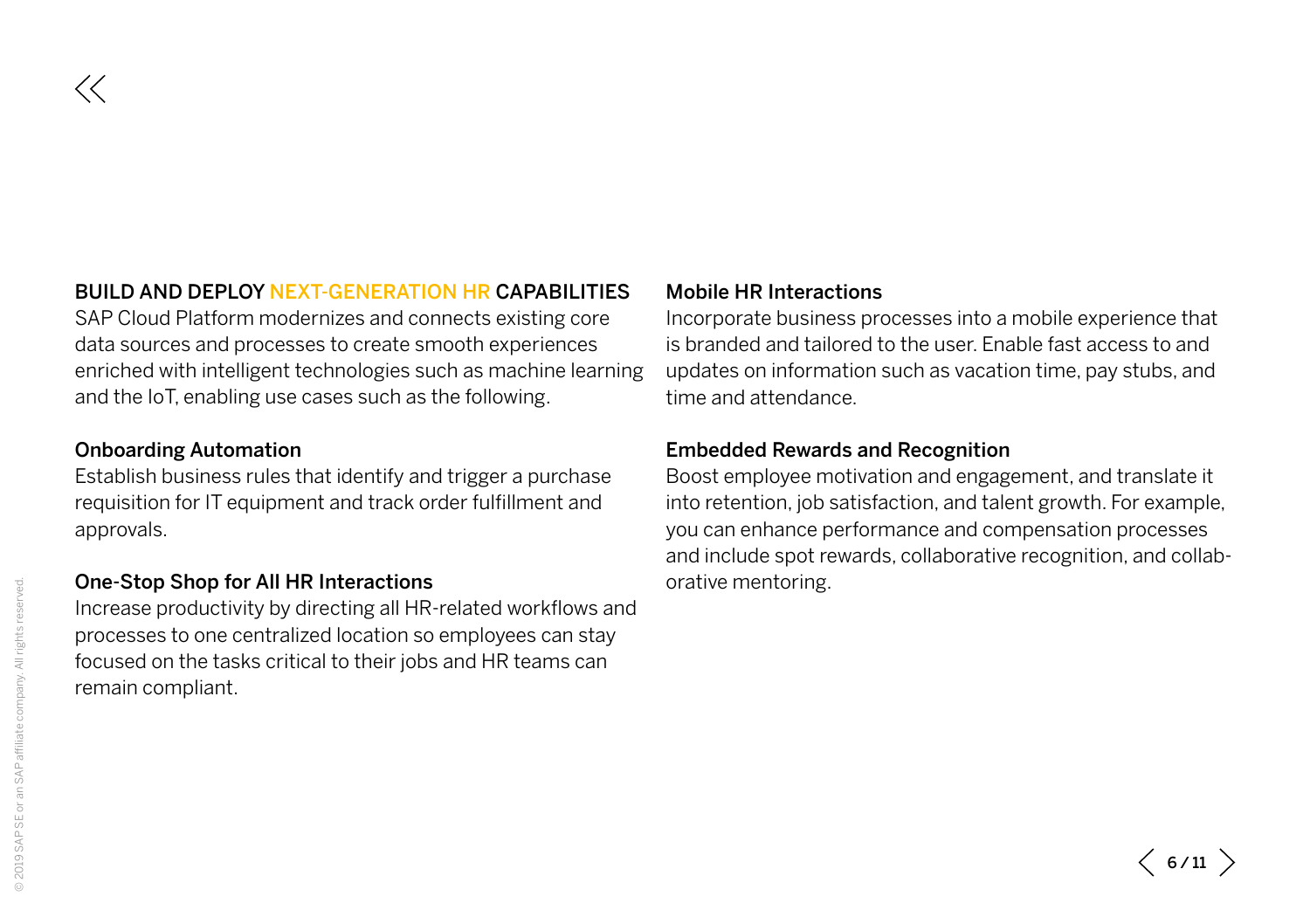## <span id="page-6-0"></span>**Enable Strategic Change with More Streamlined, Automated Processes**

Workflow efficiency and speed are critical to the sustained expansion and profitability of a growing company, especially when competing with startups and more-established brands.

To stay competitive in today's high-pressure, ever-evolving economy, businesses need unified processes that offer consumer-grade user experiences to engage employees as well as business partners and customers. In essence, they need to embed intelligence throughout their operations, processes, and business.

SAP Cloud Platform can help support and adapt your applications and intelligent scenarios – such as the IoT, machine learning, and predictive analytics – with secure and scalable connectivity and integration across complex, multivendor, and hybrid landscapes. You can process high volumes of real-time data to automate processes while uncovering insights and enabling fast decision-making.



Accelerate business responses with automated and streamlined processes to deliver on the expectation of a consumer-level user experience – no matter your size.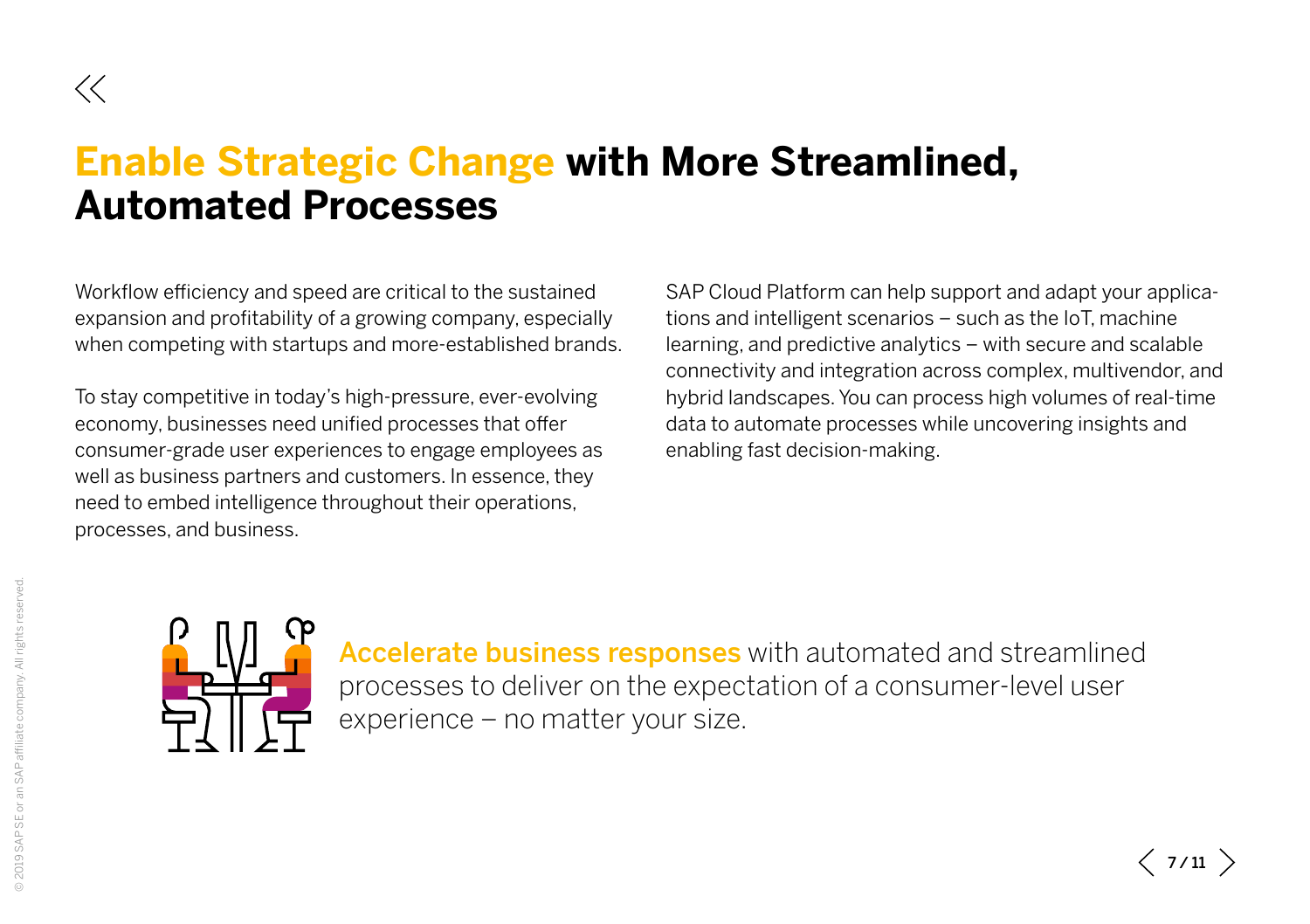### DISCOVER BETTER WAYS TO DELIVER YOUR BUSINESS **PROMISES**

SAP Cloud Platform enables the agile development of applications to support the specific needs of your business. Your innovations can include cloud-based applications that connect your collaboration networks, integrate your data sources, and harmonize end-to-end processes across applications.

For example, you can quickly build an application that runs on iOS and Android devices to allow your field service agents to get the information they need when they need it and report any updates in real time. Your representatives can access the application with their mobile devices to log support tickets, review

customer updates, and send queries to appropriate experts. You can also empower them with social tools such as the SAP Jam™ collaboration platform, as well as critical business data, to increase visibility and engage diverse customer interaction channels.

This is just one of a limitless range of scenarios that you can innovate and roll out with SAP Cloud Platform. By using secure, scalable, agile applications while preventing information silos, your business can gain an unprecedented level of agility and speed to scale operations quickly and competitively today and for years to come.

 $\ll$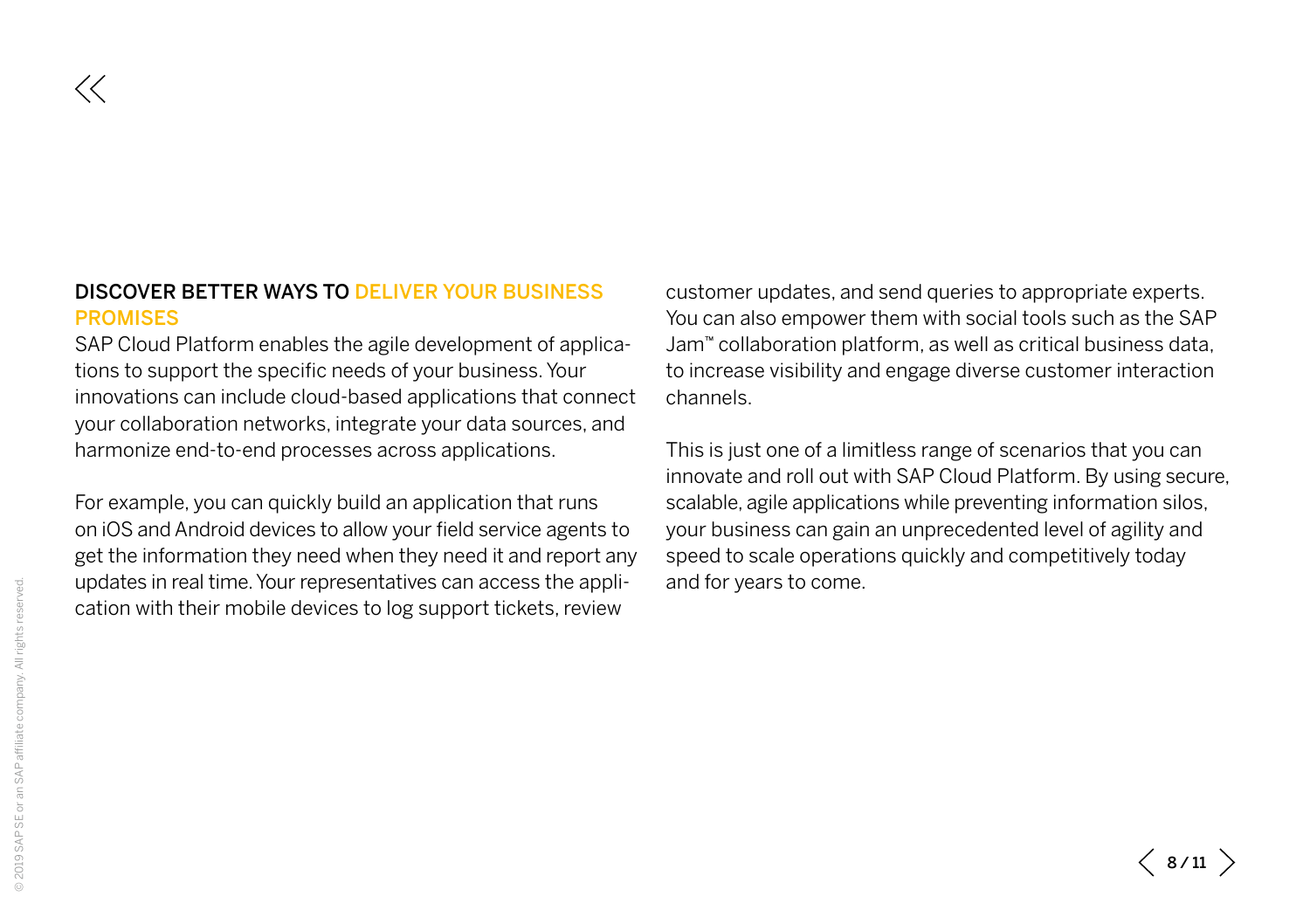# <span id="page-8-0"></span>**Innovate Continuously Without Disrupting Your Business**

Keeping up with the competition as well as an ever-changing marketplace can be a Herculean feat for any growing business. But once a new implementation project or business model innovation disrupts your operations, the risk of falling behind – without a chance of catching up – becomes a reality.

Built on open standards, SAP Cloud Platform enables your business to rapidly develop new applications, extend existing ones, and integrate modern mobile apps – all while keeping

your core business processes running smoothly. The platform acts as the connective tissue between your current business practices and your future state by supporting a real-time, secure environment to access data and applications from multiple systems and environments.



SAP Cloud Platform provides the open standards you need to **capitalize** on your digital investments and emerging market opportunities.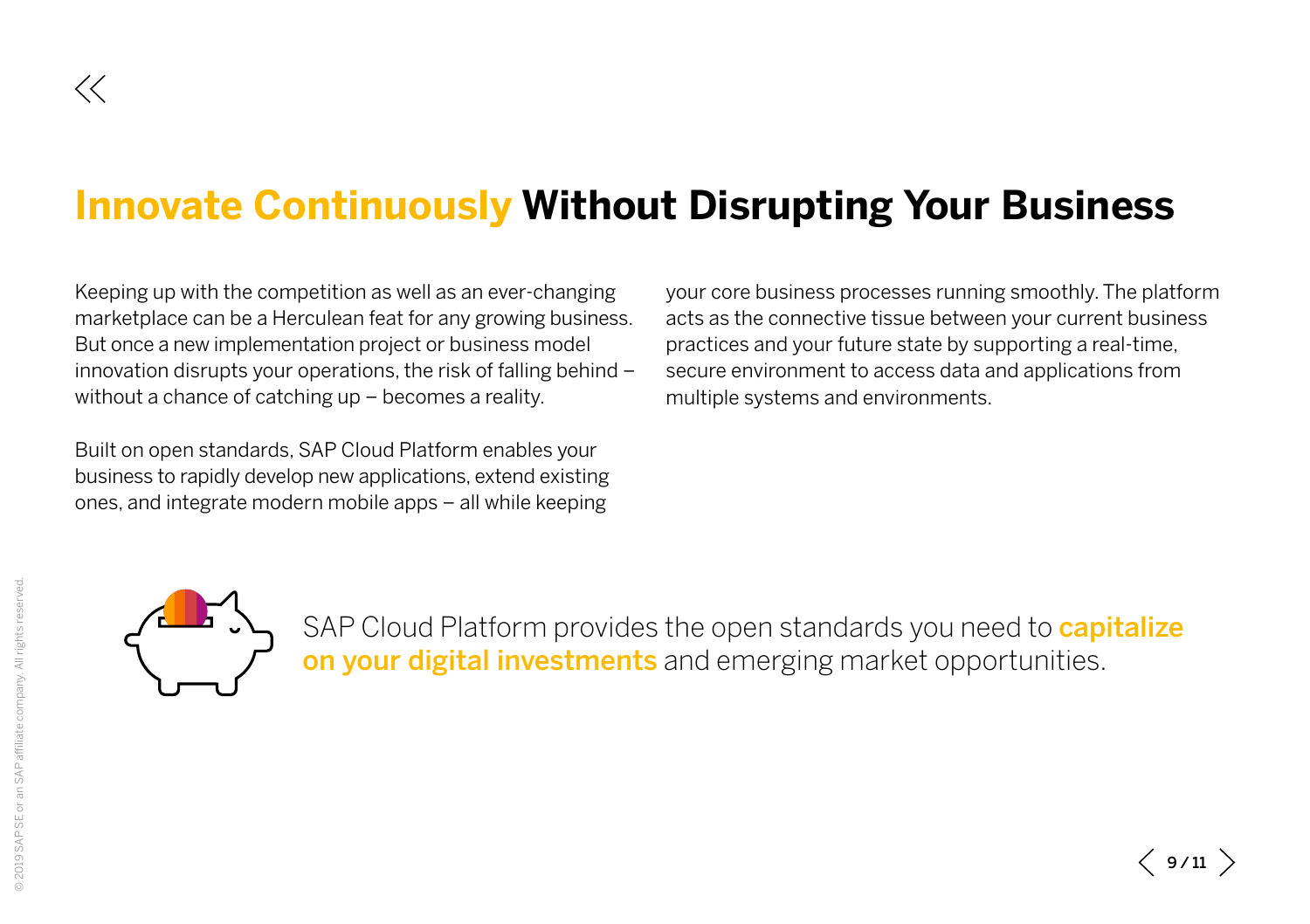### DISCOVER, TRY, BUY, AND MANAGE ACCESS TO INNOVATIONS

With SAP at your side, you can take advantage of integration of partner applications into your existing solution landscapes and gain immediate access with single sign-on. We provide a digital marketplace, SAP App Center, to give you the space to explore solutions at your own pace – from discovering and trying to ordering, paying, deploying, and managing your chosen thirdparty solutions.

Covering all lines of business and platform groups, SAP App Center features more than 1,000 partners that have built over 1,600 applications, which all integrate with SAP solutions. These applications give real-time access to innovative solutions, microservices, and plug-ins to extend your SAP and third-party solutions and set the foundation you need to digitally transform your business.

Streamlined procurement processes are built into SAP App Center to help you manage the entire lifecycle of your purchases – from license acquisition to user management and renewals – simply and centrally. Customers can buy application licenses directly from SAP partners with the flexibility to negotiate for the best price, including the support to customize agreement terms. Plus, the unified user experience of the site provides a central environment for managing multiple application subscriptions, billing conditions, and vendor communications.

You can also choose to receive or pay invoices with the support of SAP Ariba® solutions, through a credit card or by a settlement outside the digital marketplace. SAP App Center also facilitates role-based, workflow-driven orders, allows the use of multiple currencies, and supports the generation of usage analytics.

 $\ll$ 

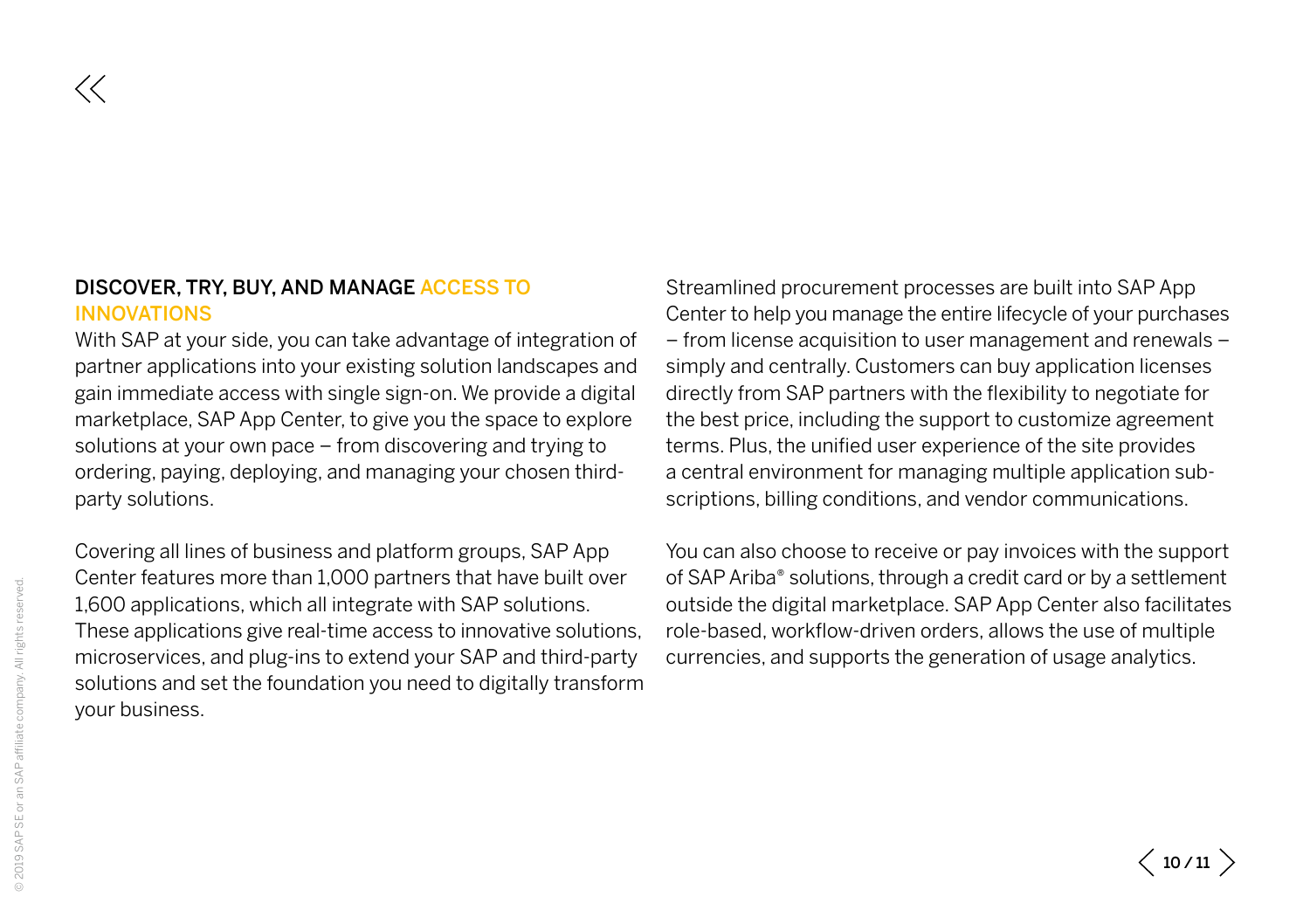### <span id="page-10-0"></span>**Set a Foundation for Sustainable Growth with Intelligent Operations**

From employee performance and customer demand to supply chain risks and shifting market dynamics, the volume of insights necessary to build a growing company is endless. Midsize businesses that have the ingenuity to manage, share, process, and analyze this information anywhere and at any time are the ones running their operations intelligently.

SAP Cloud Platform clears a fast and scalable pathway to highly engaged employees, integrated core processes, improved customer experiences, and tighter supplier collaboration. Business functions can tap into user experiences that meet the needs of their specific roles and departments. New innovations can be

brought to life, and existing applications can be extended more easily and economically as the business grows. You can integrate assets with the IoT, social networks, collaboration tools, business networks, and diverse customer interaction channels.

The list of possibilities that SAP Cloud Platform brings is endless. Isn't it time that your growing business embraces the full power of your existing digital investments and extends them to deliver on your customer expectations?

### LEARN MORE

For more information about SAP Cloud Platform or to try it for free, call your SAP representative or visit us **[online](https://cloudplatform.sap.com/scenarios/usecases.html)**.